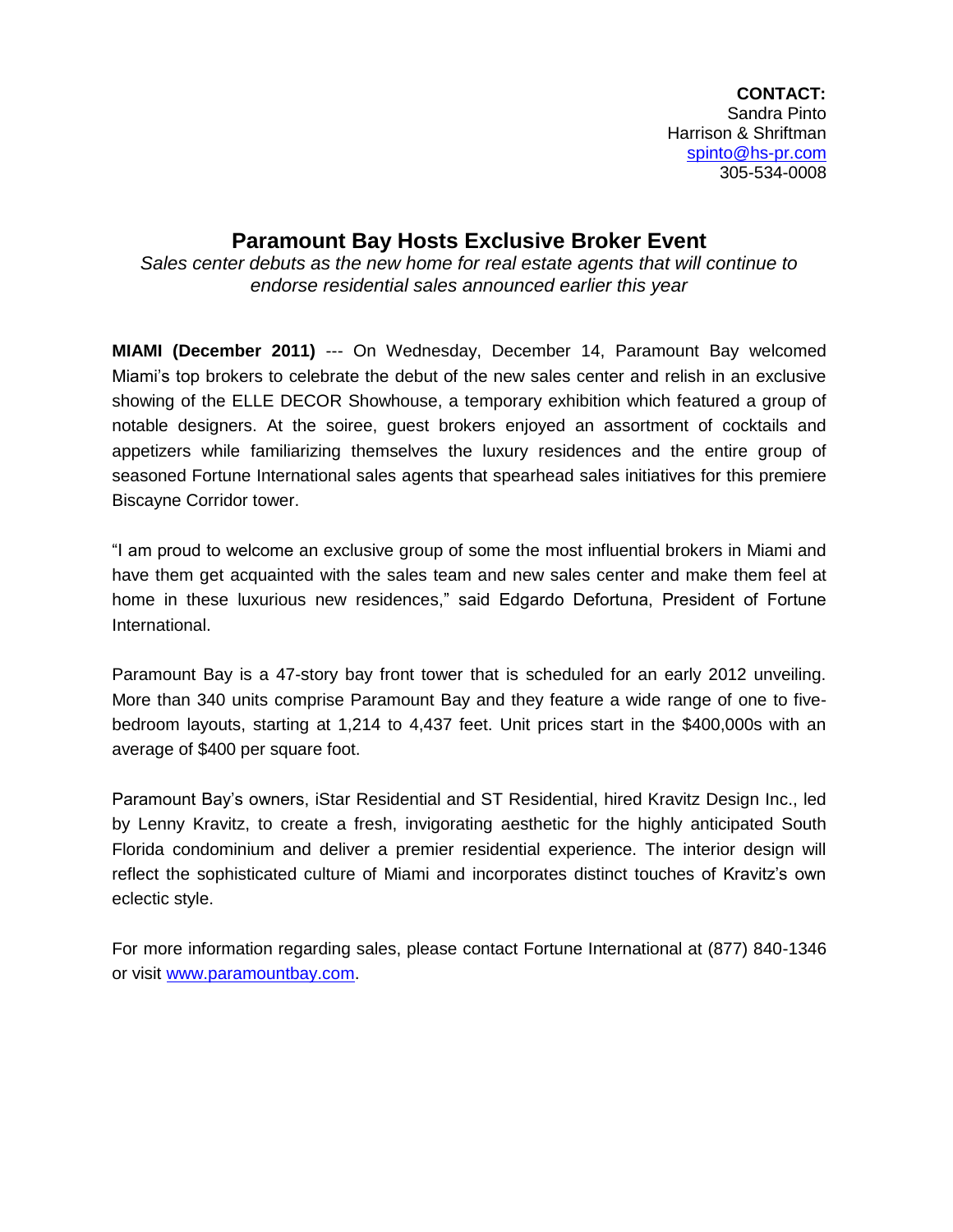

**Senior Vice President of Sales and Marketing of ST Residential, Peggy Fucci, President of Fortune International, Edgardo Defortuna and wife, Ana Cristina Defortuna**



**Scott Wadler, Jose Gonzalez and Senior Vice President of iStar Residential, Anthony Burns**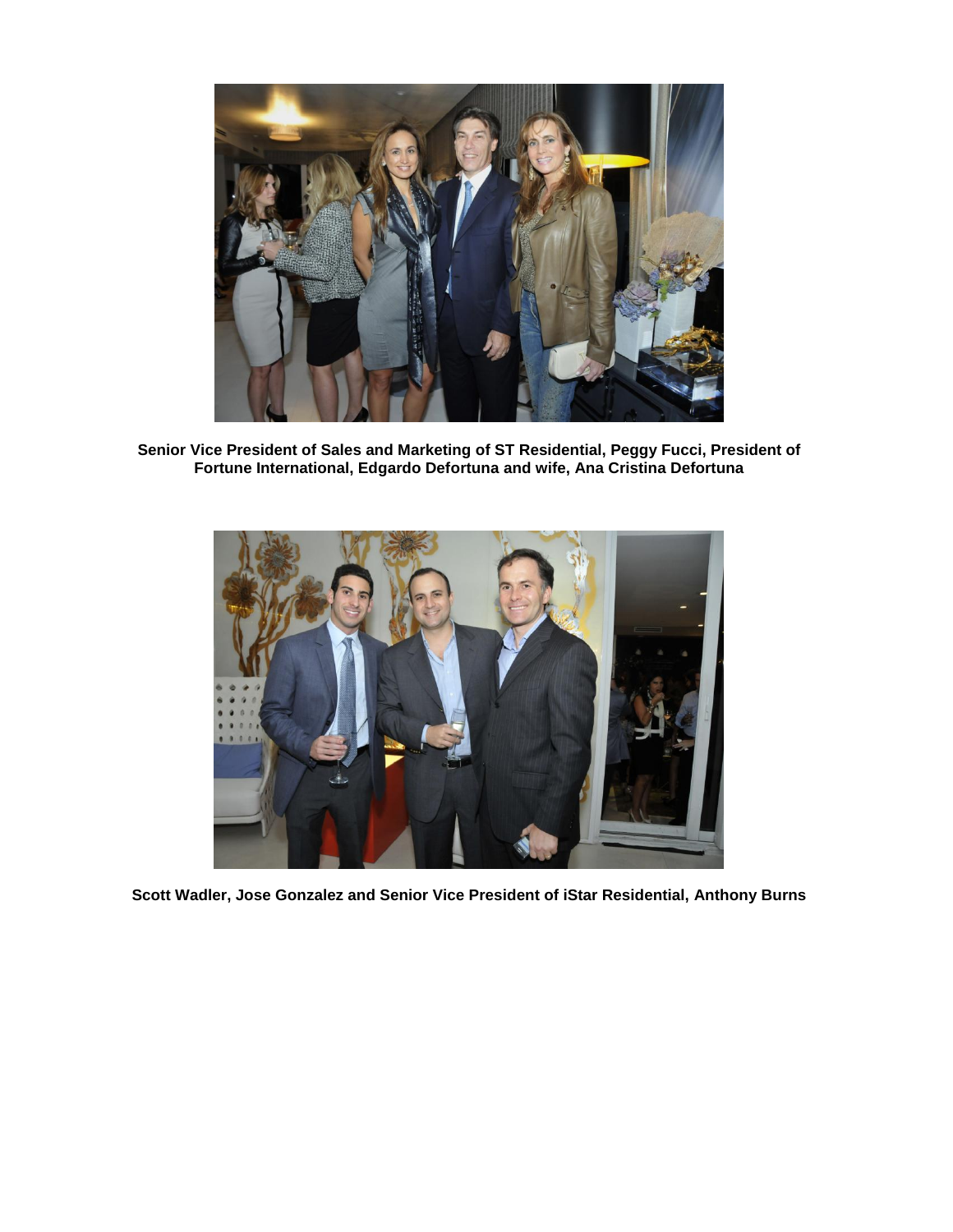

**Real Estate Agent for Fortune International, Fabiana Pimenta, Sales Director of Paramount Bay, Isabella Holguin and Marcia Page**



**Jesse Ottley, Michael Neumann and Vice President of Sales of Fortune International, Andres Asion**